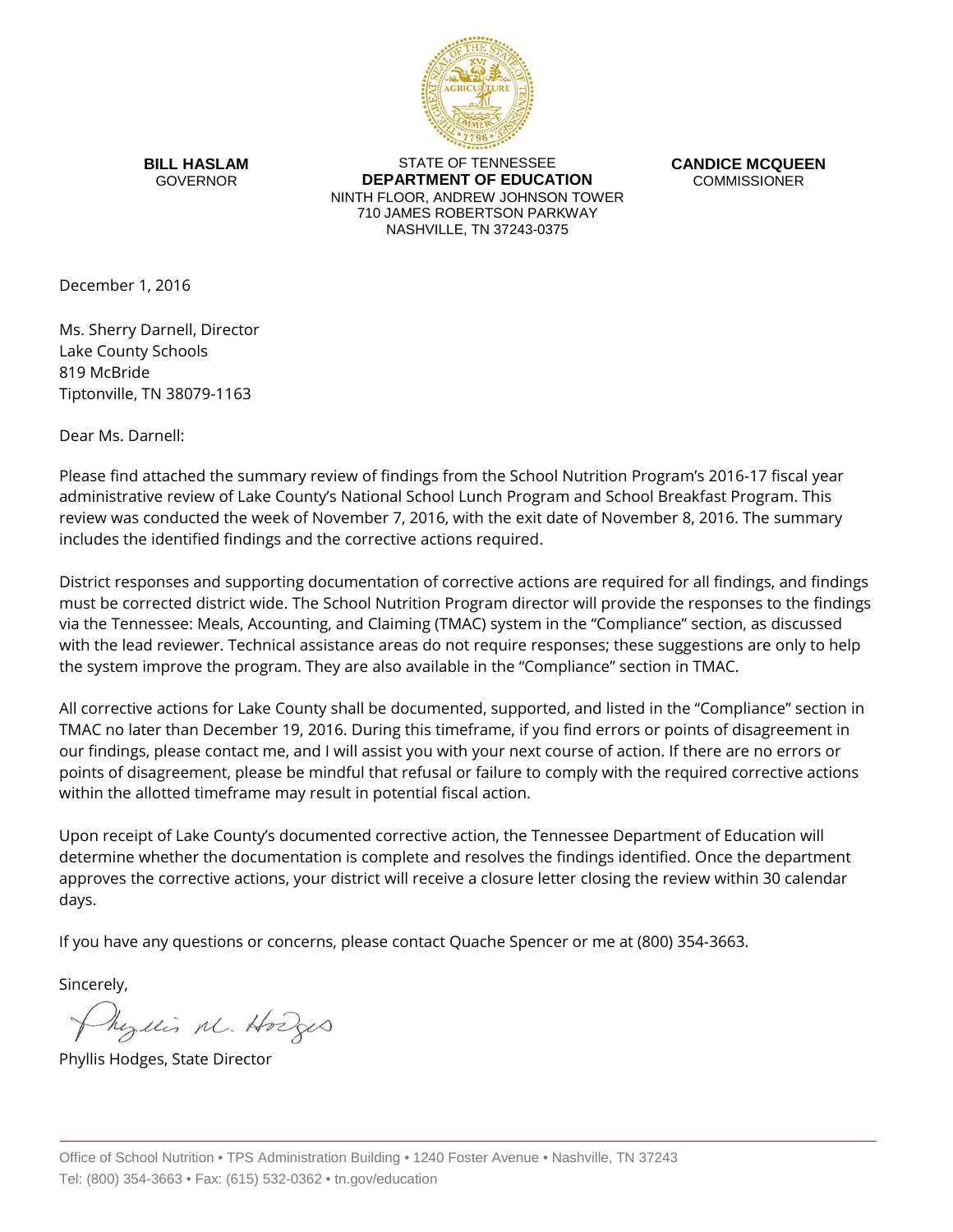

**Lake County (480)**

**Review ID: 534**

## **Exit Conference Date: 11/08/2016**

Review Year: 2017

Month of Review: September

Lead Reviewer: Jasmine Taylor

|  |  | Area   Findings ID | <b>Finding Description</b> | <b>Required Corrective Action</b> |
|--|--|--------------------|----------------------------|-----------------------------------|
|--|--|--------------------|----------------------------|-----------------------------------|

## **SFA - Level Findings**

| $1400 -$<br>Food | $V-1400$ | The SFA did not have a<br>comprehensive food safety plan. | Update and provide a copy of a revised<br>comprehensive food safety plan to include the |
|------------------|----------|-----------------------------------------------------------|-----------------------------------------------------------------------------------------|
| Safety           |          | There were pertinent items                                | regulatory items required by 7 CFR 210.13(c)                                            |
|                  |          | missing from the food safety                              | (2) A school food authority with a food safety                                          |
|                  |          | plan provided, including, but not                         | program based on the process approach to                                                |
|                  |          | limited to, calibrating                                   | HACCP must ensure that its program includes:                                            |
|                  |          | thermometers, dating stored                               | (i) Standard operating procedures to provide a                                          |
|                  |          | items, and proper food storage.                           | food safety foundation;                                                                 |
|                  |          |                                                           | (ii) Menu items grouped according to process                                            |
|                  |          |                                                           | categories;                                                                             |
|                  |          |                                                           | (iii) Critical control points and critical limits;                                      |
|                  |          |                                                           | (iv) Monitoring procedures;                                                             |
|                  |          |                                                           | (v) Corrective action procedures;                                                       |
|                  |          |                                                           | (vi) Recordkeeping procedures; and                                                      |
|                  |          |                                                           | (vii) Periodic program review and revision.                                             |

## **Site - Level Findings: Lake County High (0005)**

| $1400 -$<br>Food | $V-1400$ | Lake County High School did not<br>have a comprehensive food | Update and provide a copy of a revised<br>comprehensive food safety plan to include the |
|------------------|----------|--------------------------------------------------------------|-----------------------------------------------------------------------------------------|
| Safety           |          | safety plan available for review,                            | regulatory items required by 7 CFR 210.13(c)                                            |
|                  |          | therefore, it could not be                                   | (2) A school food authority with a food safety                                          |
|                  |          | determined if the written food                               | program based on the process approach to                                                |
|                  |          | safety plan was properly                                     | HACCP must ensure that its program includes:                                            |
|                  |          | implemented.                                                 | (i) Standard operating procedures to provide a                                          |
|                  |          |                                                              | food safety foundation;                                                                 |
|                  |          |                                                              | (ii) Menu items grouped according to process                                            |
|                  |          |                                                              | categories;                                                                             |
|                  |          |                                                              | (iii) Critical control points and critical limits;                                      |
|                  |          |                                                              | (iv) Monitoring procedures;                                                             |
|                  |          |                                                              | (v) Corrective action procedures;                                                       |
|                  |          |                                                              | (vi) Recordkeeping procedures; and                                                      |